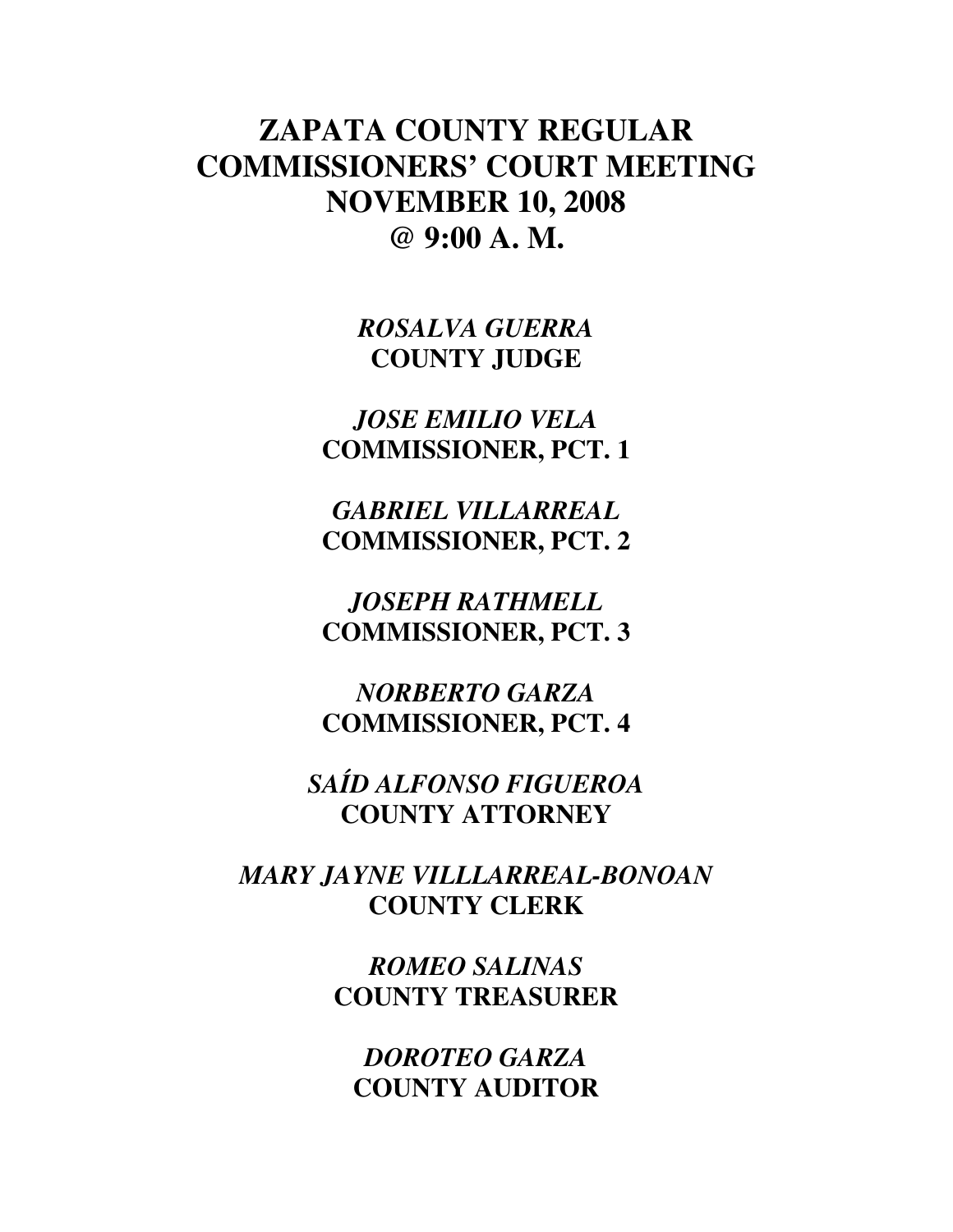# **ZAPATA COUNTY COMMISSIONERS' COURT**

# **NOTICE OF OPEN MEETING**

#### **DATE OF MEETING: November 10th, 2008 AT 9:00 A.M. STREET LOCATION: 200 E. 7TH AVE, FIRST FLOOR, COMMISSIONERS COURT LOCATION: ZAPATA COUNTY COURTHOUSE, ZAPATA, TEXAS 78076**

#### **AGENDA**

- A. Call meeting to order November 10, 2008 at 9 A.M.
- B. Pledge of Allegiance

## **DELIBERATE AND CONSIDER ACTION ON THE FOLLOWING ITEMS:**

- C. Minutes of Commissioners Court Meeting
- D. Departmental Reports:

| <b>County Treasurer</b> | County Auditor                   |
|-------------------------|----------------------------------|
| County Clerk            | Tax Assessor/Collector           |
| District Clerk          | Justice of Peace, Pct.1, 2, 3, 4 |
| County Sheriff          | County Attorney                  |

- E. To accept the resignation of Larry Ramirez and to allow the Fire Chief to hire one paramedic @ \$ 12.39 per hr.; requested by Fire Chief Juan Jose Meza.
- F. To approve termination of employment for Juan Longoria from the Wastewater Department. Juan Longoria abandoned his position on 08-04- 2008 without proper notification to his immediate supervisor or his utility director and has not reported back to work since; requested by Carlos Trevino, Jr. Water/Waste Water Director.
- G. To approve the following items:
	- 1. Appoint Manuel Gonzalez as the Engineer to repair the Jennings Road and the Pedernal Road, and
	- 2. To approve the plans for the house repairs, and
	- 3. To approve the calling for bids for these repairs.;

Requested by Ramiro V. Martinez.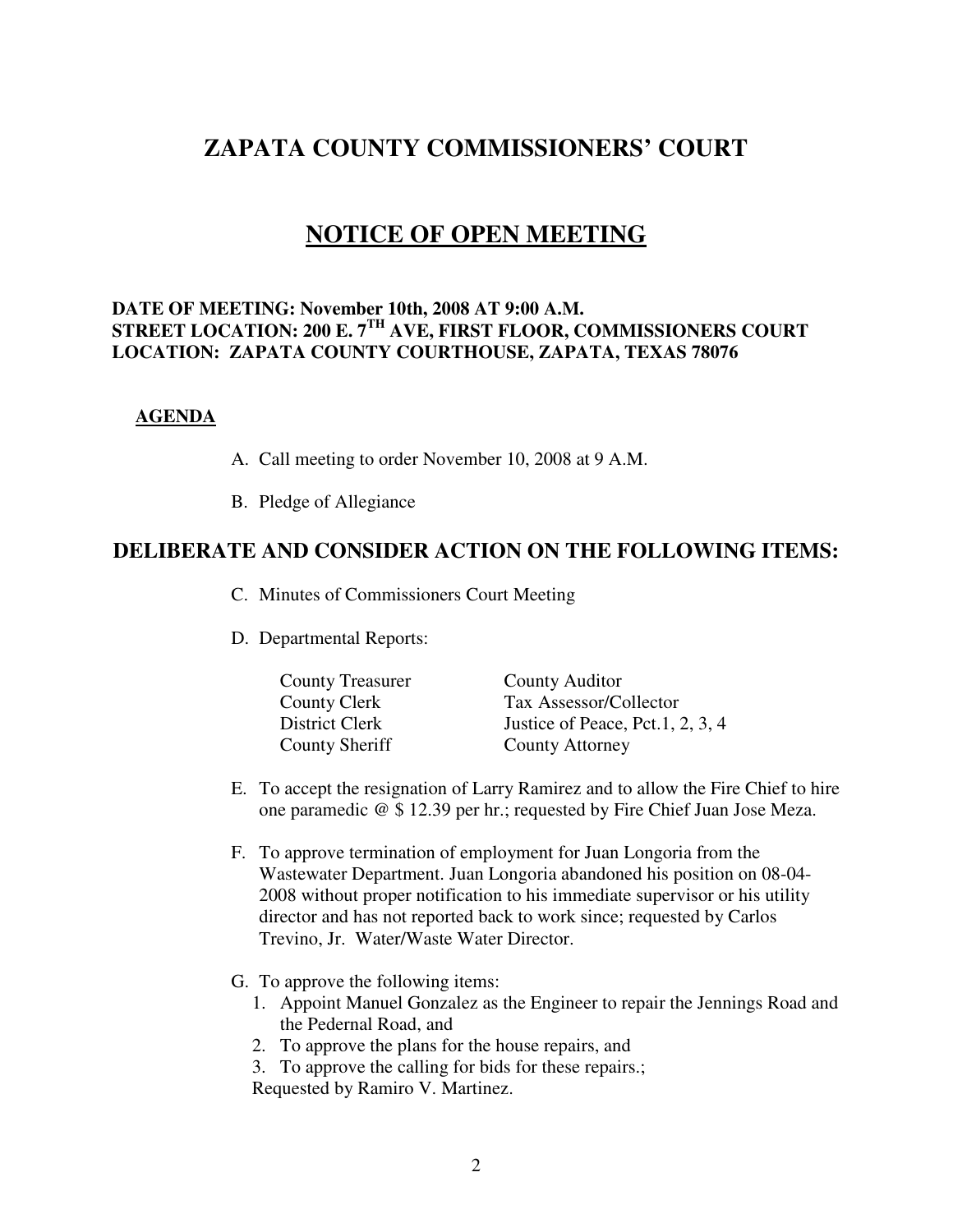- H. To engage the services of Jeff Snowden, CAPEX Consulting Group to provide an update to the Water and Wastewater rate study and to assist the County in the development of a Water Ordinance for the Water Plant. Fee will not exceed \$ 16,500.00 (10-409-730); requested by Ramiro V. Martinez.
- I. Request to award bid for a low boy trailer to Rush Trucking Company at a price of \$64,000.00; requested by Ramiro V. Martinez.
- J. To approve the Policy and Procedure Manual 2008 2009; requested by Sandy J. Pippin-Gomez, Chief Juvenile Probation.
- K. To name Argus environmental Consultants, LLC, as inspector for the enforcement of the Zapata County Noise Ordinance Abatement; requested by County Attorney Said Alfonso Figueroa.
- L. To approve the request for bids for a Dura-Last Roofing System or equivalent for the County Jail, Airport Hanger and Library buildings; requested by Mario Gonzalez-Davis.
- M. Permission to use County Plazita for "La Rancherita" Grand Opening; requested by Paco Mendoza, Executive Director, Zapata County Chamber of Commerce.
- N. To approve the resignation of Patricia Garza, site manager, at the San Ygnacio Nutrition Center and approve the hire of Rosario Garza as site manager at \$7.25 for 6 hours a day, effective immediately; requested by Carmen Reyes.
- O. To approve installation of a street light at 307 Juarez Avenue in the town of San Ygnacio, Texas; requested by Commissioner Gabriel Villarreal, Pct. 2.
- P. To install a security light at the following locations:
	- 1. 1510 Alamo & Guerrero St. Pole exists on Guerrero St
	- 2. 816 Diaz St. between  $7<sup>th</sup>$  &  $10<sup>th</sup>$  Street, pole exists;
	- 3. Laredo St., between  $4<sup>th</sup>$  and  $7<sup>th</sup>$  Street, pole exists;
	- 4. 1510 Alamo and Guerrero St., pole exists;

Requested by Norberto Garza, Commissioner, Pct. 4.

- Q. To approve current TCDRS provision plan with no changes for members or approve authorization to change TCDRS plan provisions as prepared by TCDRS representative; requested by County Judge, Rosalva Guerra.
- R. To approve the bid for Pct. 4 Park Pavilion to the lowest bidder; requested by Mario Gonzalez-Davis.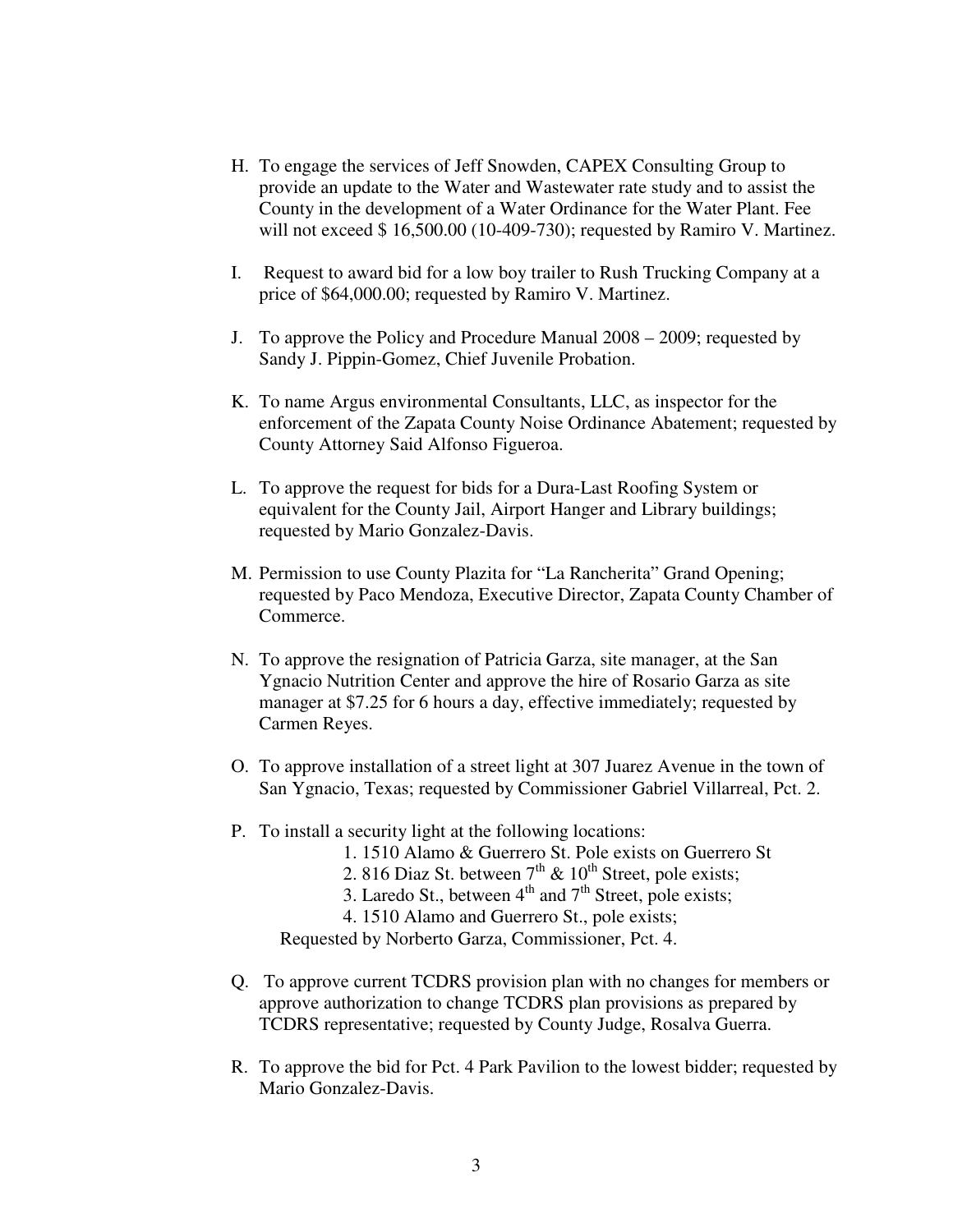- S. To approve the County's participation in the RAMP TxDOT Aviation grant program to cover 50% of the cost of general airport maintenance expenses up to \$50,000.00 of State matching funds; requested by Mario Gonzalez-Davis.
- T. To approve the contract for Management Services for the Zapata Higher Education Advance Tech Center ORCA and EDA Project; requested by Mario Gonzalez-Davis.
- U. To consider and approve naming rights for the Scenic Overlook Pavillion at the Falcon Lake Park & Boat Ramp to Chesapeake Energy Corp. in consideration for the financial gift of \$25,000.00 donated on September 24, 2008. (The gift represents the estimated cost of construction for the pavilion); requested by Commissioner Joe Rathmell, Zapata County Economic Development Center Inc.
- V. To consider and appoint a representative of the ZC Commissioners Court to serve as a Director on the Zapata County Economic Development Center, Inc. Board of Directors; requested by Commissioner Joe Rathmell, Zapata County Economic Development Center Inc.
- W. To consider and/or order an audit for Zapata Economic Development Center (funds to be used out of account number 10-409-737); requested by County Judge, Rosalva Guerra.
- X. To approve the contract for Architect Services for the Zapata Higher Education Advance Tech Center ORCA and EDA Project, requested by Mario Gonzalez-Davis.
- Y. To approve the contract for construction management at risk for the Zapata County Museum, submitted by Bobby Whatley, Vice President, of PM2I, as recommended by Manuel Hinojosa, Architect; requested by Mario Gonzalez-Davis.
- Z. Contract with Motorola for the construction and installation of the communication tower located at  $23<sup>rd</sup>$  Ave. and Jackson St. under the FY 2007 State Homeland Security Grant Program in the amount no to exceed \$240,897.99; requested by County Sheriff Sigifredo Gonzalez, Jr.
- AA. To hire an assistant, temporary or part-time, to assist Rene Garcilazo at minimum wage; requested by Rene Garcilazo.
- BB. To hire Beto Mejia, temporarily, as Constable for J. P. Fernando Muñoz to fill vacancy; requested by J.P. Fernando Muñoz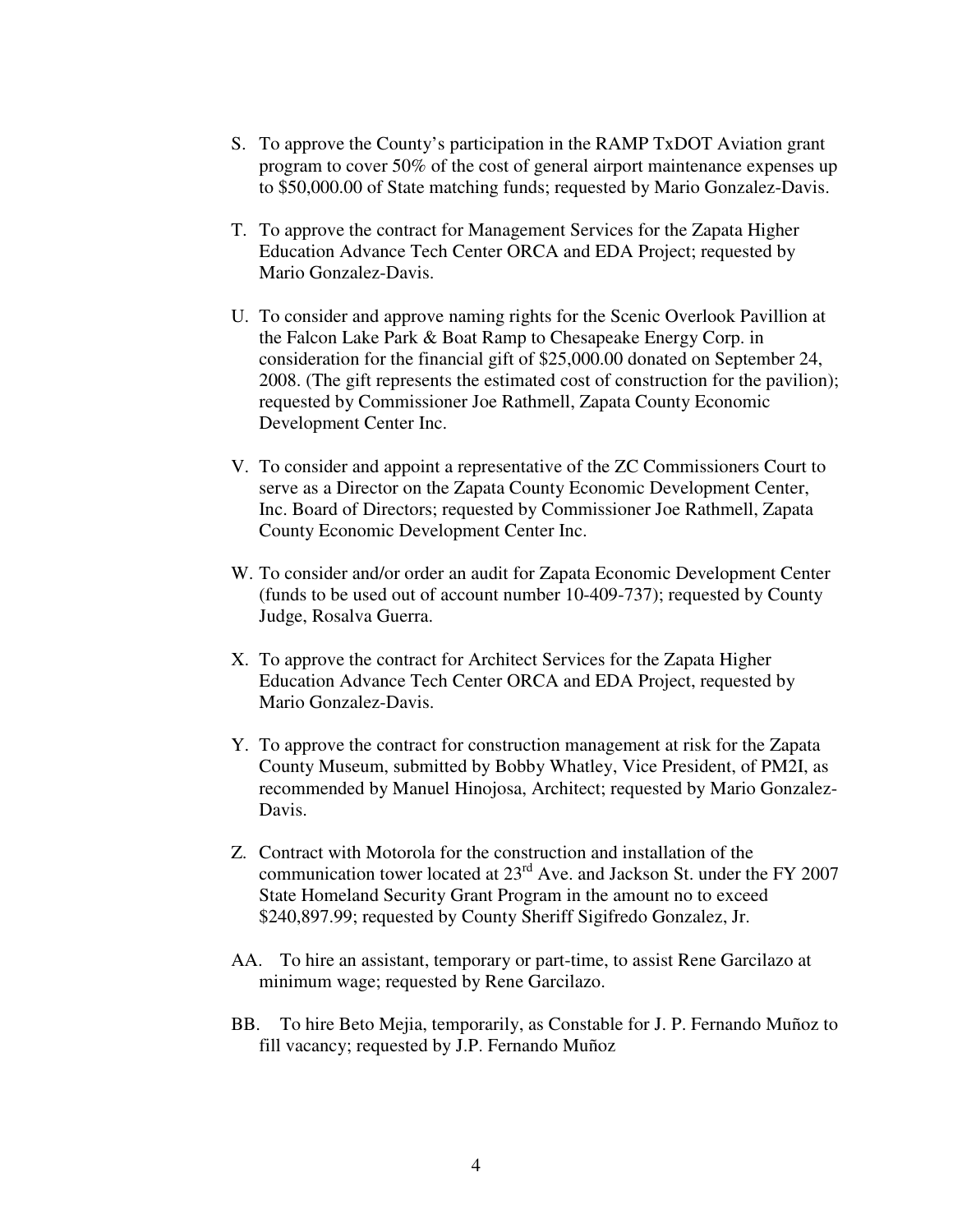#### **RESOLUTIONS**

- CC. To approve a resolution for Zapata County Sheriff's Office Task Force- Operation Border Star – Grant # 1982102; requested by County Sheriff Sigifredo Gonzalez, Jr.
- DD. To support and adopt a resolution to cover the Border Hazard Mitigation Plan; requested by Larry Dovalina.
- EE. To approve a resolution prohibiting certain fireworks in an incorporated area; requested by Fire Chief Juan Jose Meza.

## **REPORTS/PUBLIC PARTICIPATION**

- FF. Monthly Report of the Zapata County Economic Development Center, Inc.; requested by Peggy Umphres-Moffett, Zapata County Economic Development Center, Inc.
- GG. Presentation and approval on proposed Health Insurance Renewal for Blue Cross & Blue Shield Insurance Plans effective December 1, 2008 to November 30, 2009; requested by Romeo Salinas, County Treasurer.
- FF. Report on status of Romeo T. Flores Park from Negrete & Kolar; requested by Jose Emilio Vela, Commissioner Pct. 1.

### **EXECUTIVE SESSION**

**Note 1 Gov't Code Ann 555.071, Consultation with Attorney Note 2 Gov't Code Ann 551.072, Real Property Note 3 Gov't Code Ann 551.074, Personnel Matters Note 4 Gov't Code Ann 551.076, Security** 

**The Commissioners' Court will consider the following items in Executive Session. The Commissioners' Court may also consider any other matter posted on the agenda if there are issues that require consideration in Executive Session and the Commissioners' Court announces that the item will be considered during Executive Session.**